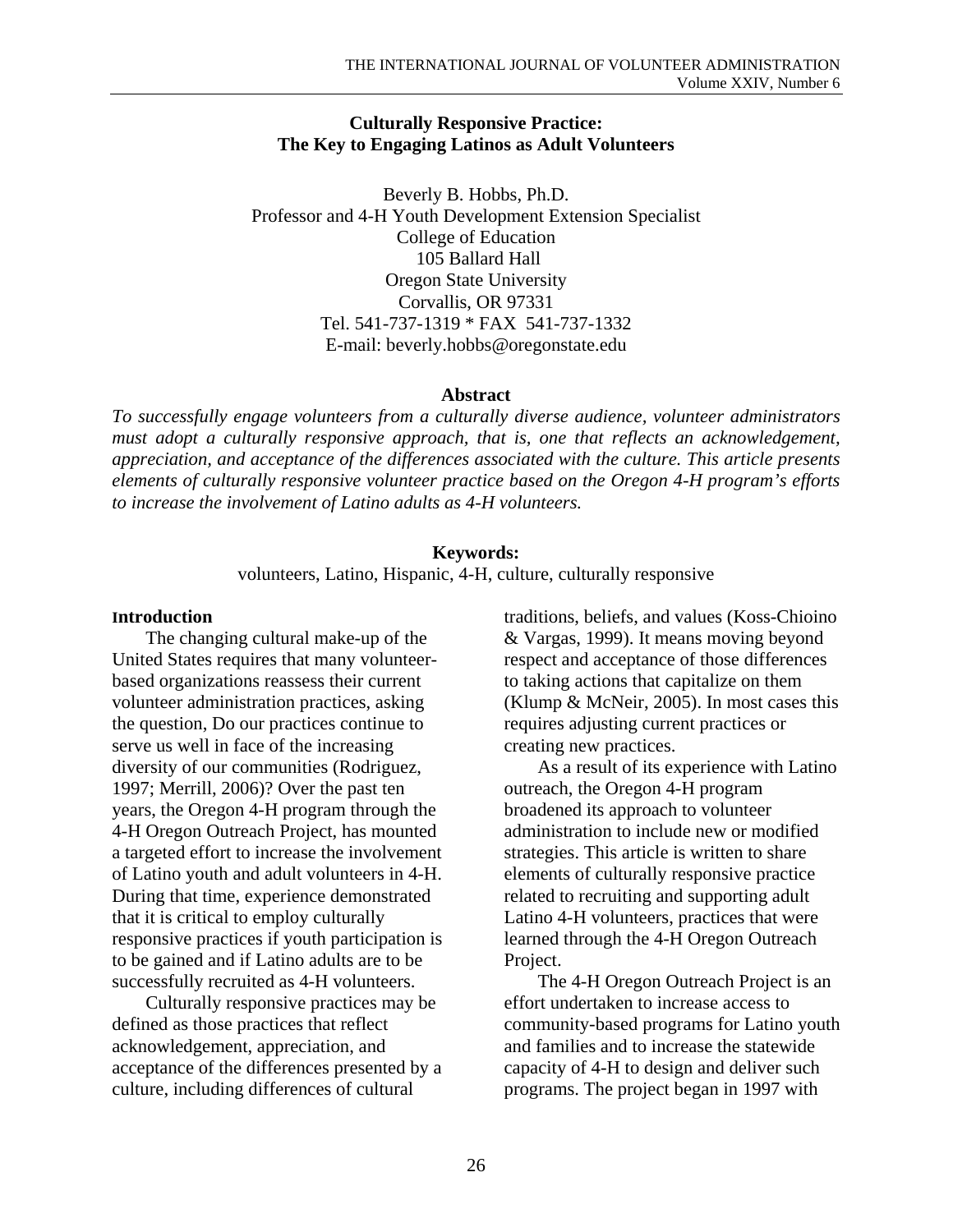Latino outreach programs in three counties, and today involves 4-H outreach programs in 13 of Oregon's 36 counties. Through local programs, Latino youth engage in 4-H clubs, camps, and after school programs in which they learn about subjects as varied as technology-based videography and pod casting, cultural dance, and stream restoration. Latino volunteers are recruited to lead many of the program activities.

### **Methods**

At the end of its second year, the 4-H Oregon Outreach Project found that while its Latino youth membership had grown significantly, it had much less success in recruiting Latino adults as 4-H volunteers. It was apparent that a different approach to recruiting Latino volunteers was needed. Turning to the literature on volunteerism, little was found on this topic. Thus it was decided that an exploratory research study (Marshall & Rossman, 1995) was needed to provide the understanding that was required to better design volunteer recruitment practices.

This article reports the findings of a study based on focus groups conducted in 1999 and also provides examples of subsequent experience drawn from the 4-H Oregon Outreach Project in reference to those findings. The focus group study was conducted by the 4-H Oregon Outreach Project to learn more about the Latino culture as it relates to volunteerism and to identify practices that would encourage Latino adults to become volunteers in community-based organizations. A total of eighteen adults with experience in recruiting and working with Latino adult volunteers participated in three focus groups. Thirteen of the participants were Latino and five were Anglo. Sixteen were female, and two were male. Four key questions were used with the focus groups:

• How do Latino adults volunteer within their cultural community?

• What motivates Latino adults to volunteer?

• What factors hinder participation of Latino adults as volunteers in the greater community?

What steps might mainstream organizations take to encourage the involvement of Latino adults as volunteers?

The focus group discussions were audio-taped and transcribed. The analysis and interpretation of the data proceeded inductively using a content analysis strategy whereby the data were organized and scrutinized through the development of a coding scheme and data displays (Miles & Huberman, 1994). Initially 20 patterns or themes were identified from the data. These were later subsumed into eight over riding themes. Conclusions were drawn and verified based on a preponderance of evidence.

The 1999 study provided a framework to guide the Project's work with current and potential Latino volunteers. Examples of how the findings were applied are included in the findings section to illustrate their impact on subsequent field practice.

It is important to note that the 4-H Oregon Outreach Project largely works with Latinos of the first or second generation whose country of origin is Mexico. Although much of the information shared here would be applicable in many Latino communities, the great variability that exists within any particular population, including Latinos, must be recognized. Knowing the community well is critical to choosing strategies for engaging Latino adults.

### **Findings**

### *Helper vs Volunteer*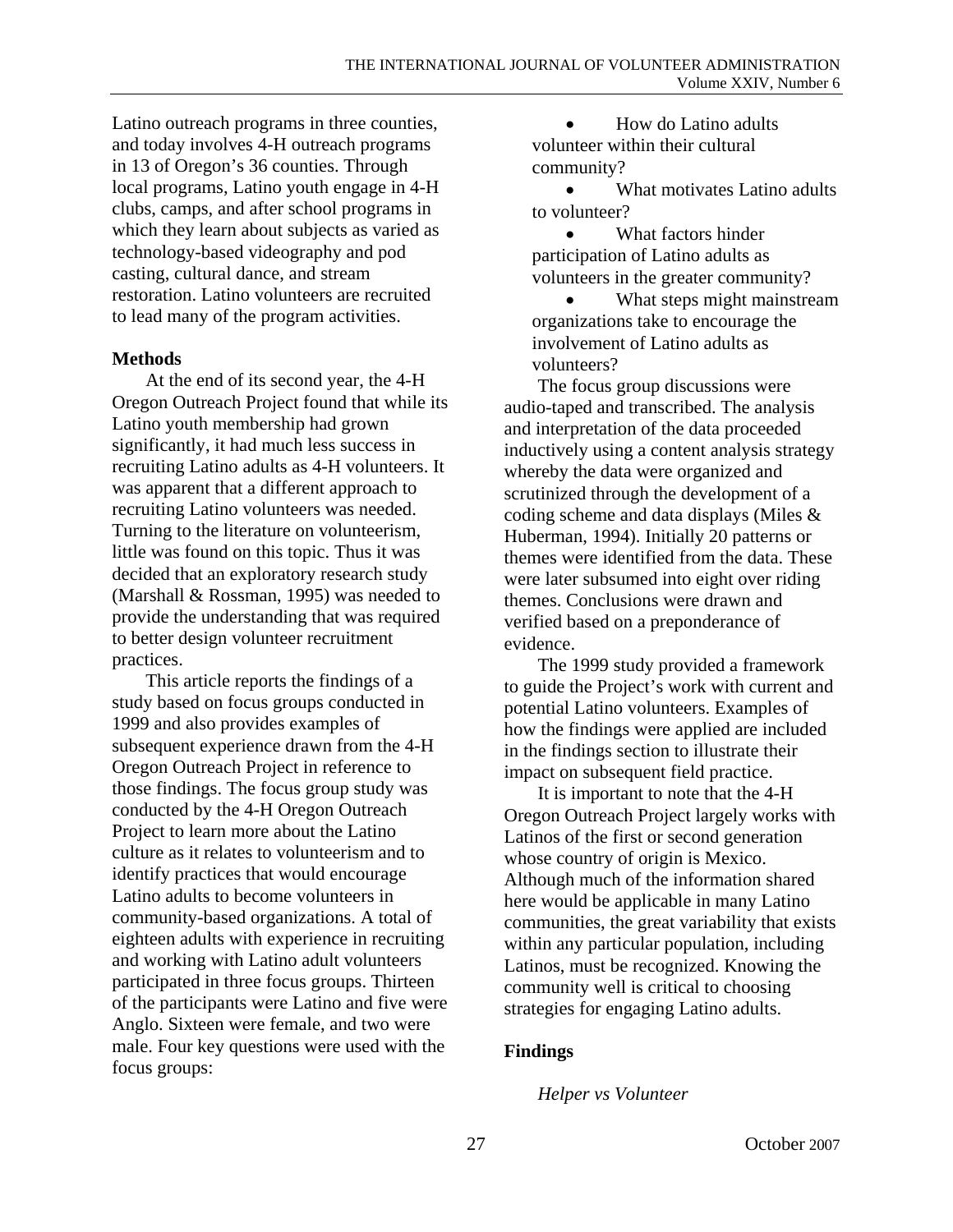The word *helper* as opposed to *volunteer* is more meaningful to the Latino audience. Describing the need for volunteers in a personal manner motivates participation. The focus groups revealed that the definition of volunteerism in Latin America, as in many other regions of the world, differs from that found in the United States. Traditionally in Latin America, it has referred to work carried out by churches or wealthy individuals, particularly women, on behalf of the poor. Latinos coming to the United States, who are often poor, do not see themselves as volunteers. Additionally, in the United States Latinos associate volunteers with mainstream organizations with which they have little or no connection. Thus being a volunteer isn't within the realm of the Latino experience.

What is characteristic of the Latino community is *helping*, first within the family and then within the church and the Latino community. One focus group member remarked, "Helping isn't so much a thing to do … as it is, that's how we do it." Helping and caring occur spontaneously as needs arise. Whether it's giving time, money, or other resources, Latinos willingly volunteer to help family, friends, and other community members. Focus group participants recommended that outreach staff ask for helpers rather than volunteers.

Field staff also found it effective to describe the need for help through personal stories. When a group of Latino adults were asked to provide comment on a recruitment brochure written in the form of a novella, one woman responded, "This is my story. How did you know this?" Putting a face to an issue resonates with Latino audiences.

### *Connecting with the Community*

The development of personal relationships and the establishment of trust are the foundation of work with Latino

communities. Throughout the focus groups' conversations, participants emphasized the importance of personal relationships and trust within the Latino community. They identified them as the foundation for everything that happens. Additionally they made the point that to establish a presence and build trust requires time and an unobtrusive, respectful approach. Strategies suggested by the focus groups and used by outreach staff to facilitate the process included the following.

> • Be seen in the community (in restaurants, shops) and participate in events.

• Spend time learning about the community and the individuals within, understand the differences that exist and the cultural context.

• Enlist the support of elders, other community leaders (informal as well as formal), and community organizations that are respected by Latinos.

• Demonstrate respect for the Latino culture at all times.

• Be patient. Building relationships takes time and is an ongoing process.

While staff learned about the community, community members also learned about the staff and the organization. Latinos, like other potential volunteers, were found to want a volunteer experience that would help advance their children, the community in general, or their own skills. Education was one area of great concern within the community, and thus the educational opportunities presented by 4-H were emphasized by staff.

Talking about the organization's longterm commitment to the community was also very important. Focus group participants noted that many people have had the experience of placing trust in a program, only to have the program abruptly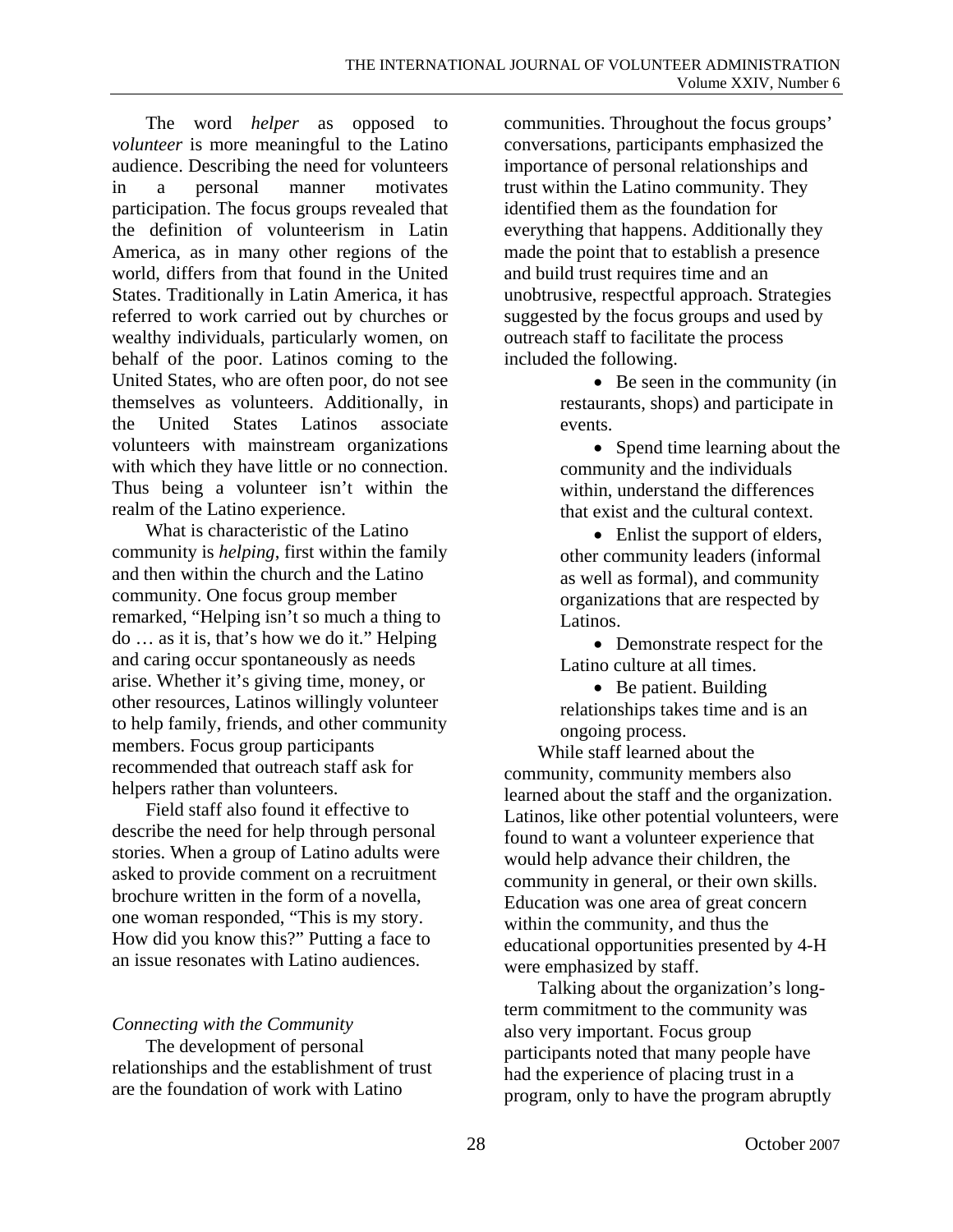end. They warned that potential volunteers may demonstrate a reluctance to accept a new program without the reassurance of a long-term commitment. Staff made certain to underscore the history of 4-H in local communities and the program's commitment to a long-term relationship with the Latino community.

## *Choosing Outreach Staff*

The most important attribute of outreach staff is the ability to relate to and be accepted by the Latino audience. Project experience demonstrated that the most important characteristic of outreach personnel is that they be able to relate to the audience and earn the trust of the people they seek to engage. Additionally bilingual and bicultural skills were also seen as critical. Less important, however, was whether or not staff members were Latino. The project experienced Latino staff who were not successful and non-Latinos who were successful in being accepted by the Latino community. What made the difference was how well staff members were able to relate to the people.

# *Inviting Participation (Recruitment)*

Successful recruitment of Latino volunteers depends on using strategies that take into account cultural characteristics, and provide information and support on an individual basis as needed. An important insight provided by the focus groups was the importance of inviting people to volunteer rather than simply announcing volunteers were needed. Inviting reflects a more personal approach; one that suggests the person is individually being hosted. Other recruitment strategies offered by the focus groups included the following.

> • Extend personal invitations to volunteer through visits or phone calls. This may be done directly by the organization or with the help of

partners who have close ties with the Latino community. Project staff found most volunteers were recruited through personal visits. Flyers, posters, and other print information were used to supplement personal invitations, but they did not replace them.

• Utilize Spanish radio to issue invitations. It is very popular medium, one that conveys a certain amount of credibility to the information broadcasted. Although it was not as successful a strategy as personal visits, Spanish radio was successful in attracting a few volunteers.

• If a meeting is held for potential volunteers, expect the whole family to attend. Latinos are family oriented and often attend functions as a group. Outreach staff learned to prepare for family attendance, providing activities for children while parents attended a meeting. Staff also found it important that the male head of the household attend informational/recruitment meetings, as his endorsement was often needed if female family members were to become involved.

• Choose meeting spaces that are familiar to the people and where all will be comfortable. Don't assume, for instance, that the Catholic Church is the church all attend. Cultural centers and schools were most often used by project staff for community meetings.

• Make meetings social events. Social interaction is important within the Latino community. Allow time for people to visit. Offer beverages and/or food, music, and door prizes if funds allow.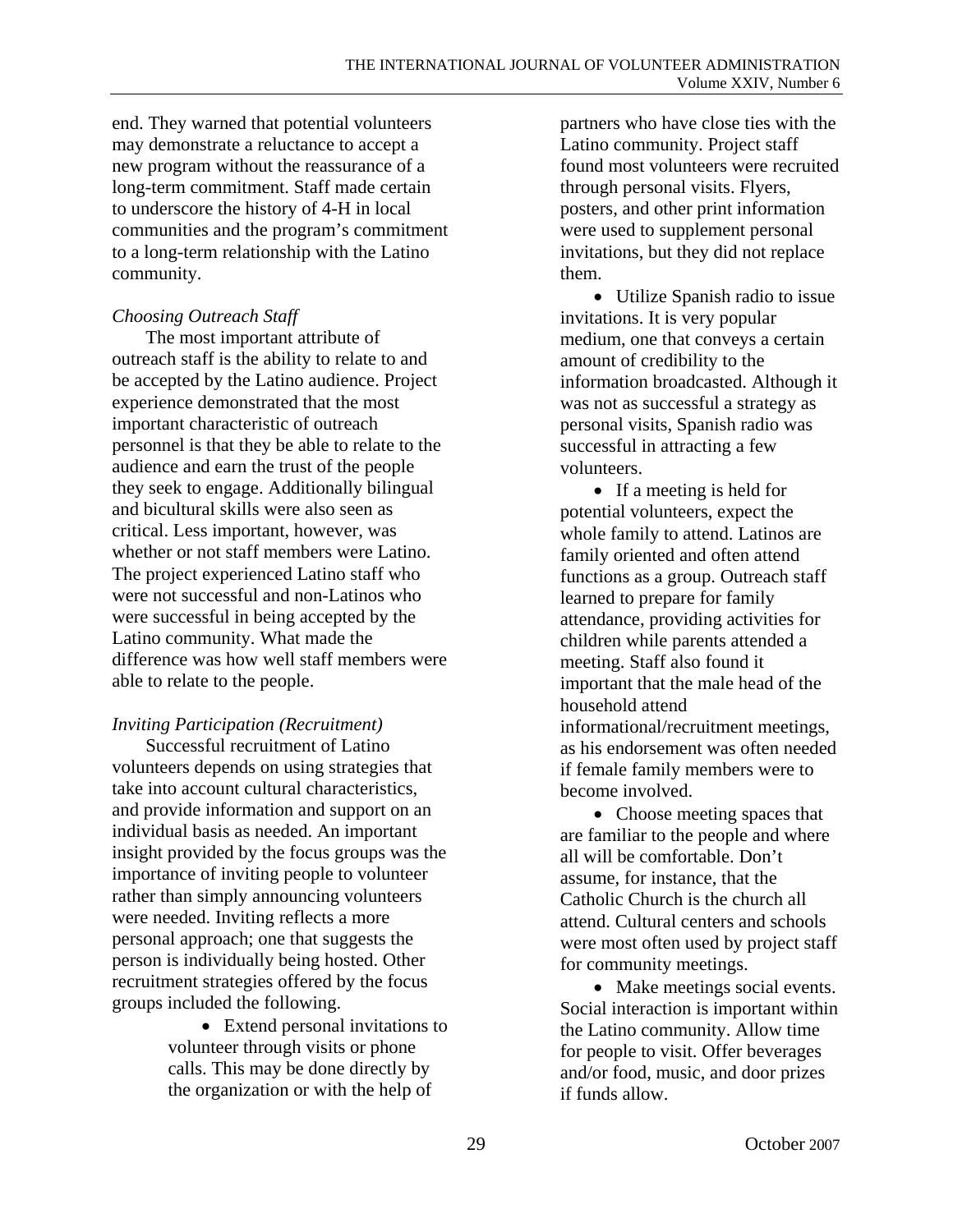• Be prepared to deliver information in Spanish if the people are Spanish speakers. Spanish-only speakers will participate more actively in a meeting conducted in Spanish rather than translated into Spanish. Those who are bilingual will appreciate the use of Spanish as an acknowledgement of their culture. There were times when project activities required that communication occur through English-Spanish translation. Although more time consuming and cumbersome, it did work to convey information.

• Talk to potential volunteers about how their skills and talents will make a difference in the community. Most Latinos are quite modest and feel they have nothing to offer as a volunteer, but upon discussion they can be helped to identify their talents and ways they can contribute. Staff worked individually with adults to learn of their interests and skills and to show them how they could make a valuable contribution.

• Initially recruit for short-term assignments. Within the Latino community, help is usually offered in response to immediate needs. Shortterm assistance is a familiar pattern. Also, rather than wait for someone to step forward and volunteer, go to people and ask them directly to carry out a particular task.

• Simplify paperwork and explain why it is needed, who will read it, and how the information will be used. Many Latinos are unfamiliar with and intimidated by filling out forms. Staff found it helpful to go through the forms with volunteers, having them complete the forms section by section.

• Don't become discouraged by limited response. Keep asking. All focus group participants and outreach project staff struggled to recruit Latino adult volunteers.

### *Supporting Volunteers*

As with strategies for recruitment, focus groups noted that the support provided to volunteers must take into account their daily life experience and the influence of culture. They stressed that organizations must take steps to make the environment welcoming, to address personal needs that might keep the volunteers from carrying out their responsibilities, and to help volunteers gain any needed knowledge and skills. Specifically they recommended the following steps.

To create a welcoming environment:

• Be sure to greet volunteers when they arrive to help and thank them when they depart. Find time to visit with volunteers on a regular basis. This is especially important for volunteers working independently. Continue to build and reinforce personal relationships through social interaction.

• Offer food, even if it is only a beverage, at all meetings. Extending hospitality increases the volunteers' feelings of acceptance.

• Create a multi-cultural office/program environment by displaying a mix of artifacts, posters, and written language. Someone who speaks Spanish always should be available to talk with Spanish speakers. Extension 4-H offices struggled with the latter. If front office personnel were not fluent in Spanish, most offices had one or more persons trained to tell the caller/visitor in Spanish how to reach outreach staff.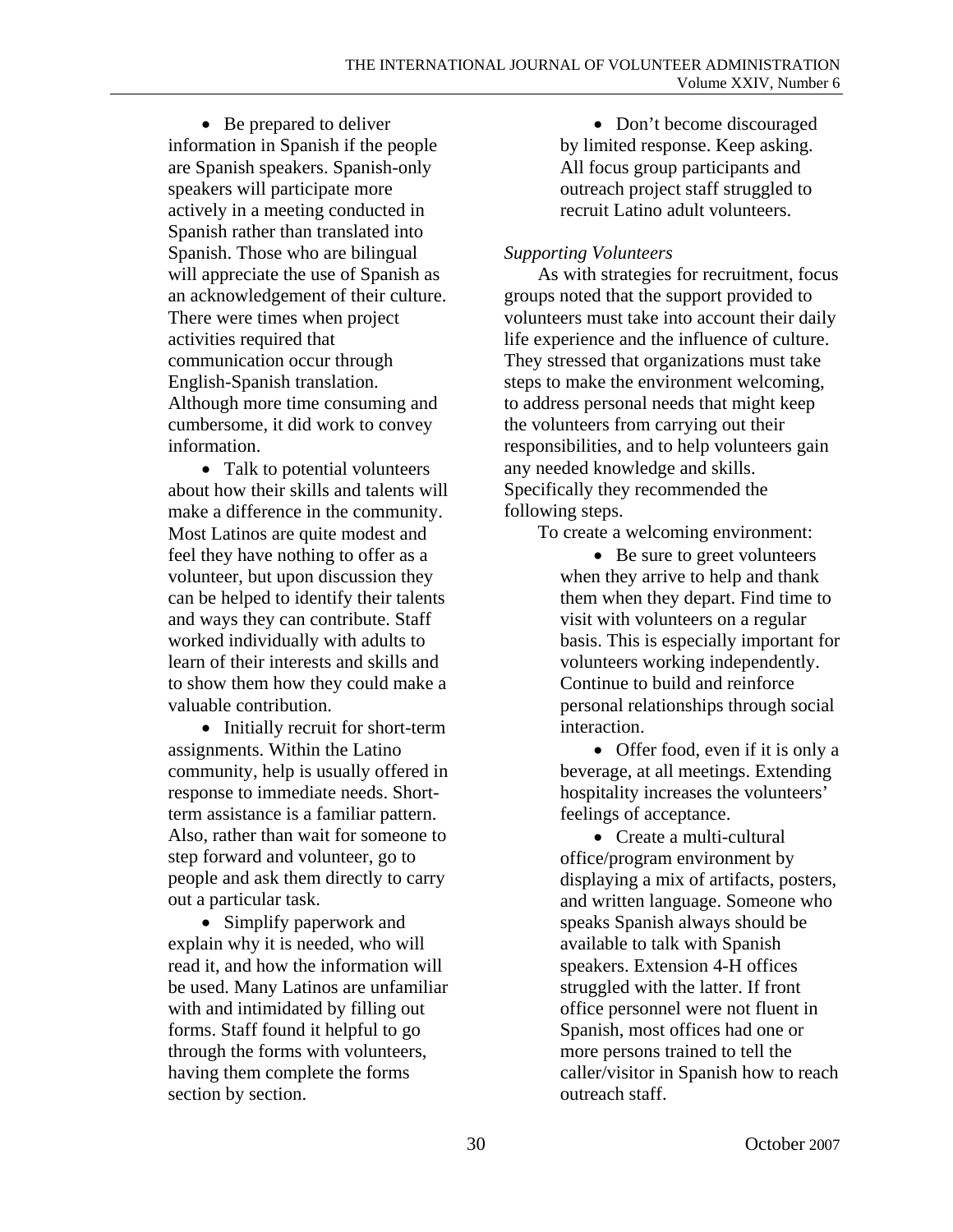• Review program policies and practices to identify any that might discourage Latino participation. For instance, Latino culture stresses cooperative rather than independent work styles. Are there opportunities to volunteer as part of a team? Make any needed changes and inform all current volunteers of the changes and why they are being made.

To help with personal challenges:

• Be prepared to provide child care as needed. Parents usually prefer to bring their children with them wherever they go. 4-H activities for children, held concurrently with volunteer meetings, was one way programs addressed child care needs.

• Be prepared to help with transportation. Many families have only one car, and it may not be available when the volunteer needs it. Programs arranged car pools or had staff pick up participants as ways to overcome transportation barriers.

• Avoid out-of-pocket expenses. Many families struggle economically.

• Take into consideration work schedules when planning meetings for volunteers and scheduling volunteer hours. Often adults work long hours with little flexibility for schedule changes. Indeed, project staff reported the need to work as a major barrier for those who wanted to volunteer.

To improve skills:

• Provide quality training that builds on the knowledge and experience of volunteers. Be specific about what volunteers are asked to do and how to do it. Recognize that many prefer to learn through listening, demonstration, and group

interaction rather than by reading handouts. Most project staff found it best to provide separate training for those volunteers who had limited English language skills, low literacy levels, or a minimal understanding of the organization and its programs. Providing a separate training offered protected space for volunteers to gain knowledge and skills and encouraged them to persist.

• Consider a mentoring approach to training. Staff found that initially adults readily agreed to help, but many actually followed through only if the person perceived as *in charge* was present. A mentoring approach between a staff member and a volunteer was one way staff helped volunteers build confidence in their skills and ability to work with youth independent of staff.

• Involve volunteers in planning as well as carrying out plans. The experience will build additional skills and help them feel part of the organizational team. Also, it was observed by staff that in instances where volunteers came up with an idea or a plan for an activity, they went on to mobilize additional support in the community. As a result, far more people turned out to volunteer than would have otherwise.

# *Recognizing Volunteers*

Some typical recognition strategies may not be the most appropriate for Latino volunteers. Volunteer recognition is an essential component of good volunteer administration practice, and it can be carried out in many ways. One focus group member pointed out that for some Latinos, individual recognition in front of a large group would create an awkward situation. In the Mexican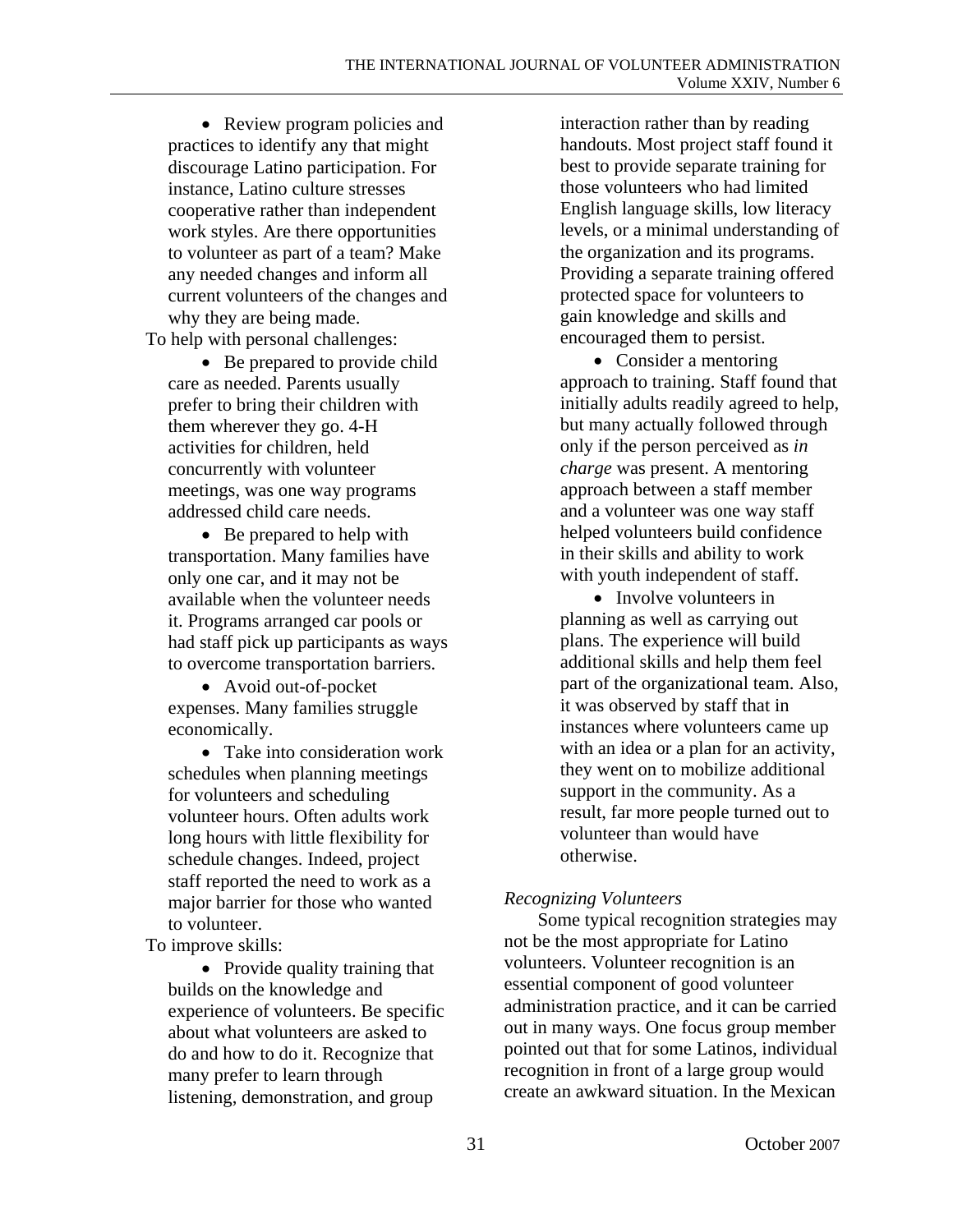culture people tend to be quite modest and want to minimize individual attention. She recommended that before choosing this option, staff members ask the volunteers if they will be comfortable before a large group. Otherwise, many less dramatic ways can convey heartfelt thanks. Project sites provided framed certificates or plaques and found ways to convey thanks in day-to-day interactions. Small celebrations for volunteers and their families (picnic, camping trip) were especially meaningful. Other forms of recognition cited by focus group participants included providing opportunities for additional training and moving a volunteer to a position of greater responsibility.

### **Discussion and Implications**

Latino adults are a significant source of potential volunteers in a time when the Latino population is increasing rapidly and in a time when it is a constant challenge to find volunteers generally. To tap this resource, organizations need to critically assess their current volunteer practices and make adjustments to create an inviting environment, one that reflects the cultural background and experience of Latino adults. The findings presented above detail some of the specific strategies that may be used in recruiting and supporting Latino volunteers. They also suggest three topics that need consideration before recruitment begins: the amount of time needed to recruit Latino adult volunteers, the cultural competency of staff who will recruit and support Latino volunteers, and ways the organization can create a supportive organizational environment for the new volunteers.

### *Time Commitment*

The organization must make a longterm commitment to Latino outreach. The relationships and trust that need to be

developed before Latinos will engage with the organization cannot be hurried. Rather, they require time for potential volunteers to get to know staff, to understand the goals of the organization, and to learn what difference a volunteer's efforts will make. Latino adults must also be convinced that the organization intends to have a presence in the Latino community for the long term. Initially, recruitment may go very slowly, but over time with consistent effort, the Latino volunteer base will build.

# *Staff Competency*

The focus groups and project experience identified bilingual and bicultural skills as key characteristics of staff working to recruit and support Latino volunteers. An additional benefit is generated if staff are members of the local Latino community. Above all else, the ability of staff to relate to Latino adults and be accepted by them is critical. When deciding to target Latino adults as volunteers, the organization must assess the competency of existing staff to do so. If the needed competencies are lacking, training should be made available or additional staff hired.

When hiring for Latino outreach, include the voice of the local Latino community in the selection process. To invite applications for the position, networks that provide access to the Latino community must be used. These include Spanish language newspapers, Spanish radio, and talking with community leaders and with organizations that serve the Latino community. Often candidates are best reached by word of mouth.

### *Supportive Environment*

Just as recruiting Latino volunteers requires an understanding of the Latino culture and the local Latino community and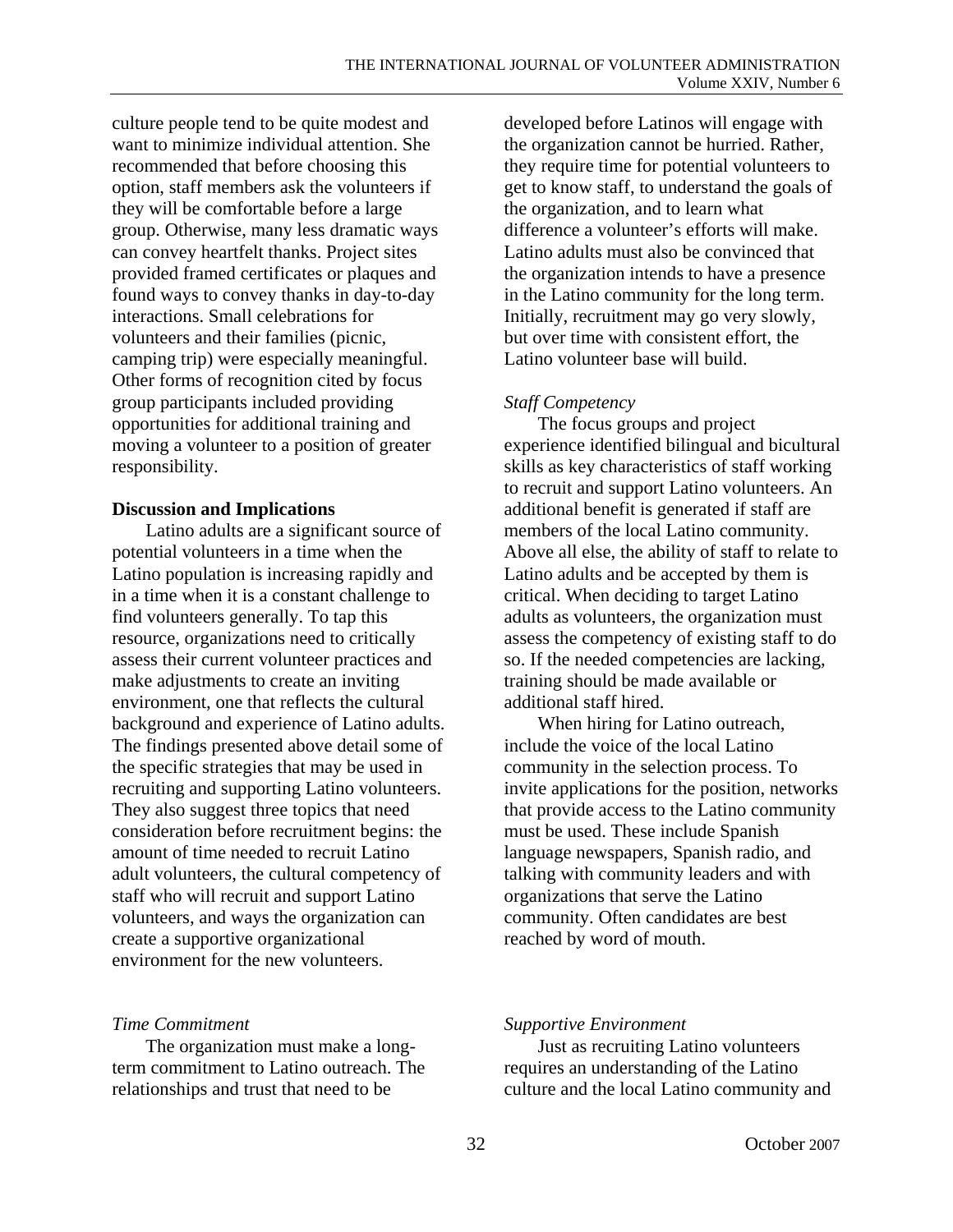a willingness to reflect that understanding in practice, so does retaining the involvement of volunteers. Volunteers will not persist if they do not feel comfortable. Organizations must look at current practices in light of what we know about creating supportive environments for Latinos and take quick action as needed. One area that should not be overlooked is helping non-Latino volunteers to understand any organizational changes in policies and practices that are made and the reasons for them. If the organization has a long tradition of standard practices, changes can be difficult for current volunteers to willingly accept (Schauber & Castania, 2001), spurring resentment of newcomers for whom the changes are made.

### *Generalization of Findings*

Throughout this article the information shared has been based on research and experience with Latinos whose country of origin is predominantly Mexico and who are of first or second generations. While this information may be used with Latinos of different origins, generalization of the findings should always be considered in light of the specific information known about an individual or group.

### **Conclusions**

Gaining the participation of Latino volunteers increases the overall volunteer base. In turn, it strengthens programs the organization provides, expands the audience programs reach, and provides a personal growth experience for all volunteers and staff. The success of efforts to recruit and support Latino volunteers depends on awareness of and sensitivity to the cultural differences that will be introduced and how willing the organization is to accommodate those differences. Through it all, patience is key. Building relationships with the Latino

community, developing trust, and learning how to work together all take time. Progress will be incremental. The outcomes, however, justify all the hard work.

## **References**

- Klump, J., & McNeir, G. (2005). *Culturally responsive practices for student success: A regional sampler*. Portland, OR: Northwest Regional Educational Laboratory.
- Koss-Chioino, J., & Vargas, L. (1999). *Working with Latino youth: Culture, development, and context.* San Francisco: Jossey-Bass Publishers.
- Marshall, C., & Rossman, G. (1995). *Designing qualitative research*. Thousand Oaks, CA: Sage.
- Merrill, M. (2006). Global trends and the challenges for volunteering. *The International Journal of Volunteer Administration*, *24*(1), 14.
- Miles, M., & Huberman, A. (1994). *Qualitative data analysis: An expanded sourcebook*. Bevery Hills, CA: Sage.
- Rodriguez, S. (1997). Diversity and volunteerism: Deriving advantage from difference. *The Journal of Volunteer Administration*, *15*(3), 18- 20.
- Schauber, A., & Castania, K. (2001). Facing issues of diversity: Rebirthing the Extension Service. *Journal of Extension* [On-line], *41*(5). Retrieved August 17, 2007 from http://www.joe.org/joe/2001october/ comm2.html